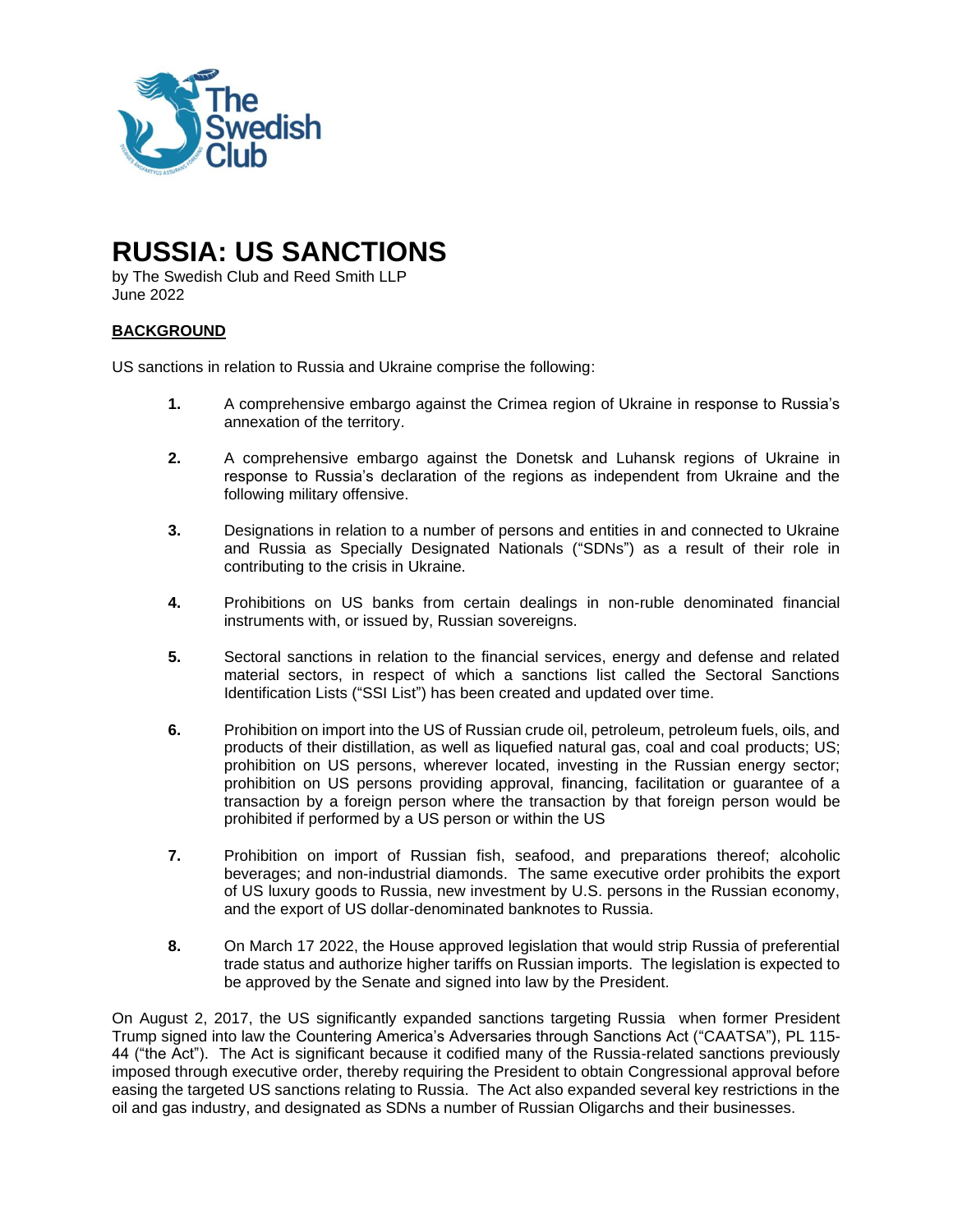In December 2019, the US imposed secondary sanctions targeting persons selling, leasing, or providing vessels engaged in certain construction activities for Nord Stream 2 or TurkStream natural gas pipeline project.

In February 2022, the US imposed new sanctions on Russia in response to "the beginning of Russian invasion into Ukraine."

In March, 2022, the US banned Russian oil and gas imports to the U.S., as well as US investment in the Russian energy sector. US persons may not approve, finance, facilitate or guarantee a transaction by a foreign person if the transaction would be prohibited for US persons. The Executive Order of March 8, 2022 also prohibits any transaction that evades or avoids, has the purpose of evading or avoiding, causes a violation of, or attempts to violate any of the prohibitions set forth therein.

On March 11, 2022 the US prohibited the import of Russian fish, seafood, and preparations thereof; alcoholic beverages; and non-industrial diamonds to the U.S. The Executive Order of March 11, 2022 also prohibited 1) the export of luxury goods into the US, 2) new investment by U.S. persons in any sector of the Russian economy as may be determined by the Secretary of the Treasury, and 3) the export, sale or supply (directly or indirectly) of U.S. dollar-denominated bank notes to the Government of Russia or any person located in Russia.

On March 17, 2022 the US House of Representatives approved legislation that would increase tariffs on Russian goods. It is expected that the Senate will approve the bill and the President will sign it into law.

On April 6, 2022, the US imposed financial sanctions on Sberbank, Alfa-Bank and family members of Vladimir Putin, Sergey Lavrov and members of the Russian Security Council.

On April 7, 2022, the US sanctioned Alrosa (Russia's largest diamond mining company) and United Shipping Corporation (a Russian entity responsible for building Russian navy warships).

### **LEGISLATIVE FRAMEWORK**

The legal framework for the US Ukraine/Russia-related sanctions includes executive orders issued by the President, and public laws (statutes) passed by Congress, such as the Act. These authorities are then codified by the US Treasury Department, Office of Foreign Assets Control ("OFAC") in its regulations, which are published the Code of Federal Regulations ("CFR").

### **I. Executive Orders**

- 13660—Blocking Property of Certain Persons Contributing to the Situation in Ukraine (March 6, 2014).
- 13661—Blocking Property of Additional Persons Contributing to the Situation in Ukraine (March 17, 2014).
- 13662—Blocking Property of Additional Persons Contributing to the Situation in Ukraine (March 20, 2014).
- 13685—Blocking Property of Certain Persons and Prohibiting Certain Transactions with Respect to the Crimea Region of Ukraine (December 19, 2014).
- 13883—Administration of Proliferation Sanctions and Amendment of Executive Order 12851 (August 1, 2019).
- 14024—Blocking Property With Respect to Specified Harmful Foreign Activities Of The Government Of The Russian Federation (Effective Date – April 15, 2021).
- 14039—Blocking Property With Respect to Certain Russian Energy Export Pipelines (August 20, 2021).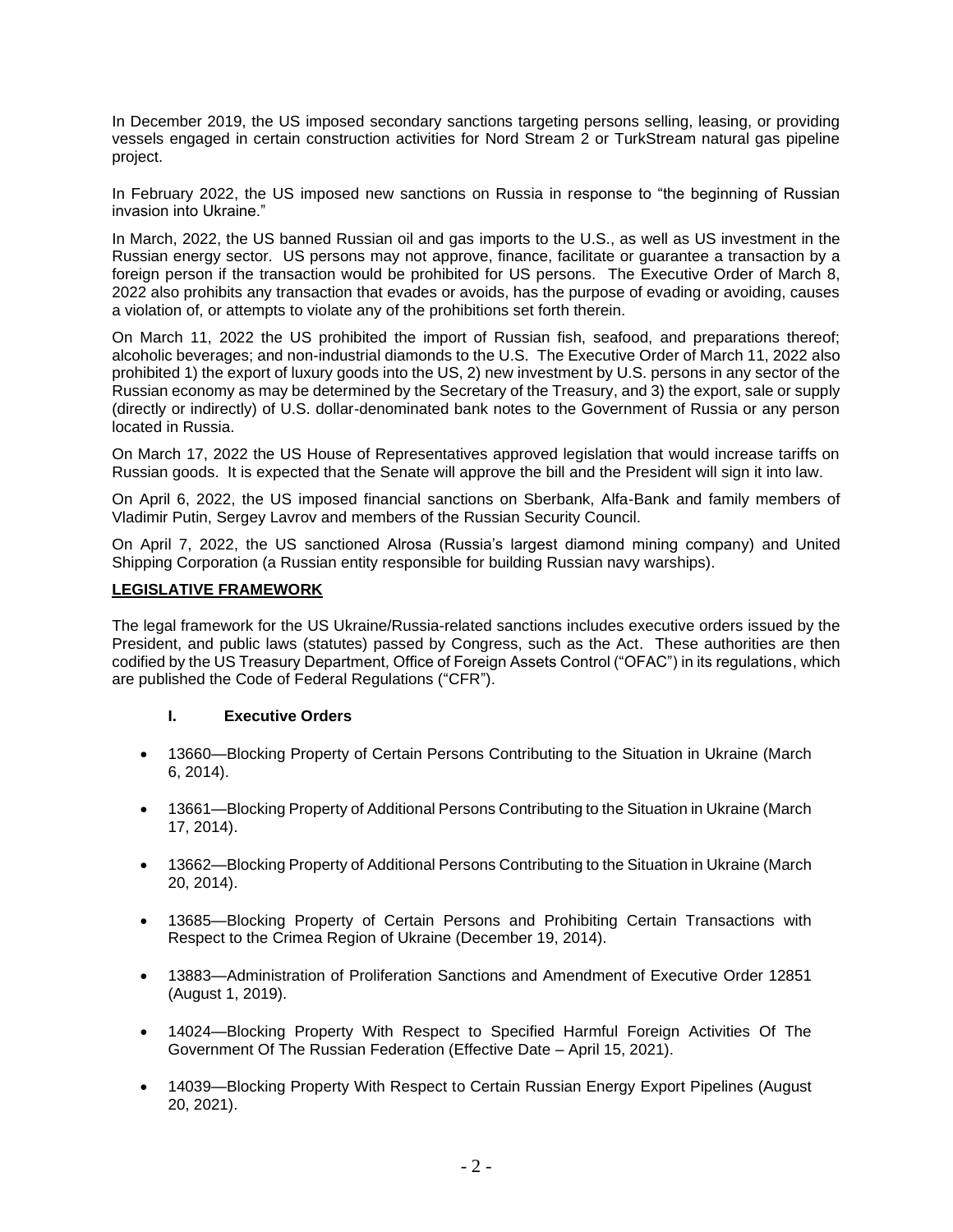- 14065—Blocking Property of Certain Persons and Prohibiting Certain Transactions With Respect to Continued Russian Efforts to Undermine the Sovereignty and Territorial Integrity of Ukraine (February 21, 2022).
- 14066 Executive Order of March 8, 2022 Prohibiting Certain Imports and New Investments With Respect to Continued Russian Federation Efforts to Undermine the Sovereignty and Territorial Integrity of Ukraine. This EO expands the scope of national emergency declared in EO 14024 and relied on in EO 14039 above.
- 14068 Executive Order of March 11, 2022 Executive Order on Prohibiting Certain Imports, Exports and New Investment with Respect to Continued Russian Federation Aggression.
- 14071 Executive Order of April 6, 2022 Executive Order banning new outbound US foreign investment into Russia and a ban on services exports to Russia (accounting, trust and corporate formation, and management consulting services).

# **II. Statutes**

- The Act (see above), see CAATSA.
- International Emergency Economic Powers Act ("IEEPA"), 50 USC §§1701-1706, see IEEPA.
- National Emergencies Act (NEA), 50 USC §§1601-1651, see NEA.
- Chemical and Biological Weapons Control and Warfare Elimination Act of 1991, as amended (the "CBW Act") (22 USC § 5605(b).
- Section 7503, National Defense Authorization Act for Fiscal Year 2020 Protecting Europe's Energy Security Act of 2019 ("PEESA").
- Section 1242, National Defense Authorization Act for Fiscal year 2021, Protecting Europe's Energy Security Clarification Act ("PEESCA").
- "Ending Importation of Russian Oil Act" (H.R. 6968).
- "Suspending Normal Trade Relations with Russia and Belarus Act" (H.R. 7108).

# **III. Code of Federal Regulations**

- The Ukraine-Related Sanctions Regulations appear at 31 CFR Part 589.
- The Weapons of Mass Destruction Proliferators Sanctions Regulations (such sanctions thereunder, the "Proliferation Sanctions") appear at 31 CFR Part 544.
- Russian Harmful Foreign Activities Sanctions Regulations appear at 31 CFR 587.

# **IV. Federal Register Notices**

79 FR 26365-14 Issuance of regulations to implement Executive Order 13660, Executive Order 13661 and Executive Order 13662, see 79 FR 26365-14. 84 FR 44671 Issuance of regulations to implement Executive Order 13883.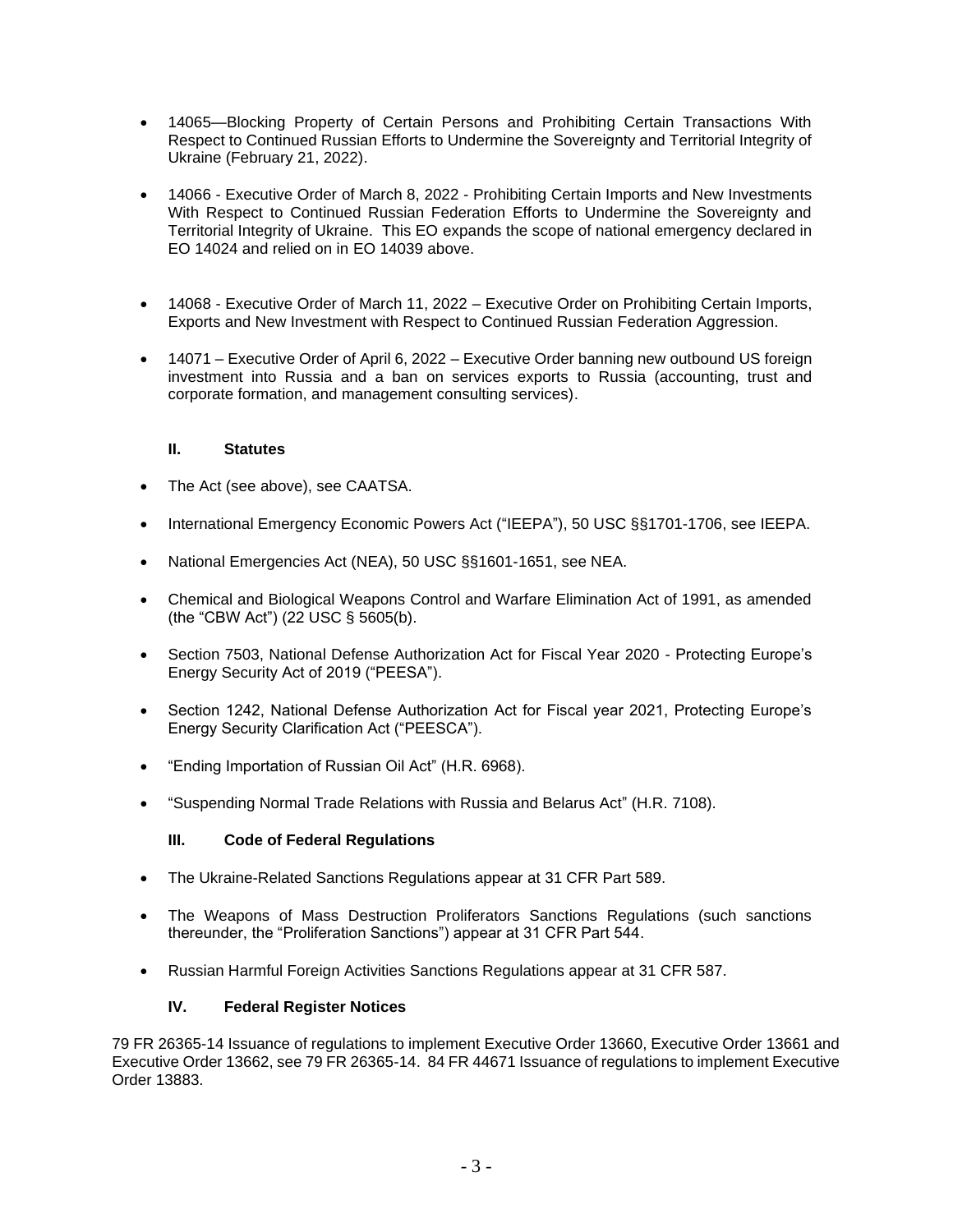86 FR 35867-21 Publication of Russian Harmful Foreign Activities Directive 1.

87 FR 11297 (March 1, 2022) Issuance of Russian Harmful Foreign Activities Sanctions Regulations.

# **APPLICATION: WHO DO THE US SANCTIONS APPLY TO?**

# **I. US Persons**

Under the Ukraine-Related Sanctions Regulations, so-called "primary sanctions" apply to "US Persons" defined as: "any United States citizen, permanent resident alien, entity organized under the laws of the United States or any jurisdiction within the United States (including foreign branches), or any person in the United States." 31 CFR § 589.312. Primary sanctions under the Ukraine-Related Sanctions Regulations and recent executive orders include the following:

- Crimea Embargo, prohibiting US persons from engaging in most commercial transactions with Crimea (discussed on page 4)
- Donetsk and Luhansk Embargo, prohibiting US persons from engaging in most commercial transactions with these two regions (discussed on page 4)
- Blocking Provisions, prohibiting US persons from engaging in transactions with designated parties (discussed on page 4).
- Sectoral Sanctions, prohibiting US persons from specific types of transactions with designated parties (discussed on page 5).
- Prohibition on oil and gas imports to the U.S. and U.S. investment in Russian energy sector.
- Prohibition on import of Russia fish, seafood and preparations thereof; alcoholic beverages; and non-industrial diamonds
- Prohibition on export of luxury goods to Russia
- Prohibition on export of US dollar-denominated banknotes to Russia
- Prohibition on new U.S. investment in any sector of the Russian economy (as determined by the U.S Secretary of the Treasury) by any U.S. person

The Russia-Related Directive Under Executive Order of August 1, 2019 ("CBW Act Directive") applies to US banks. The definition of "US bank" includes branches, offices and agencies of foreign financial institutions that are located in the United States and otherwise meet the definition of US bank used in this Directive.

# **II. Non-US Persons**

Ukraine-Related Sanctions also apply to non-US persons in two respects:

• First, under the International Emergency Economic Powers Act (50 USC § 1705), non-US Persons can be penalized if they "cause a violation" of US sanctions. For example, a shipowner or Club that conducts business in the US could be penalized if it makes or receives payment in US dollars for a transaction involving a Russian SDN while concealing the involvement of the SDN in the payment instructions. Such concealment unlawfully "causes" a US bank to violate US sanctions when it processes the payment. Accordingly, it is important that non-US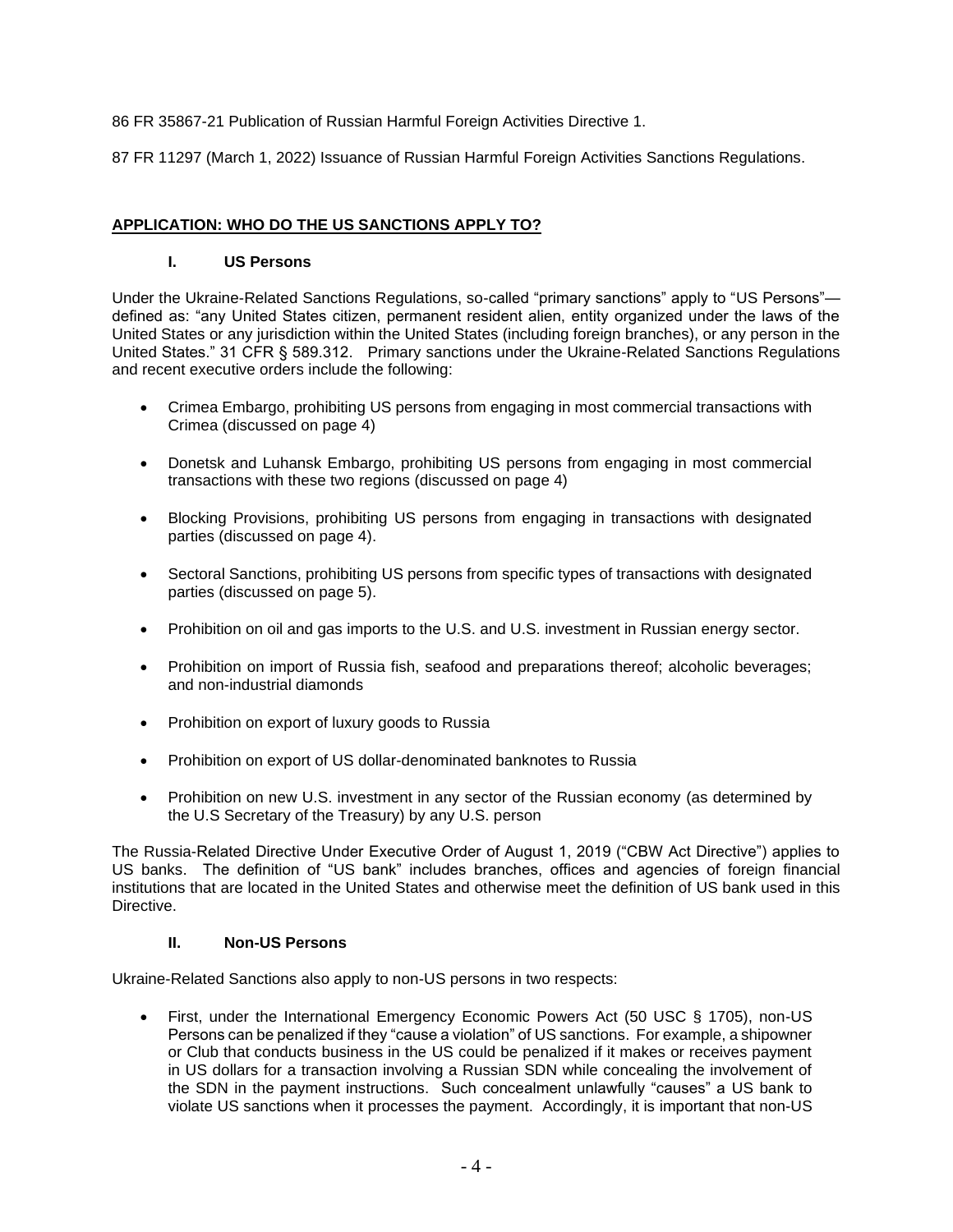entities ensure their US employees, contractors, vendors, banks, and other third parties with whom they deal, do not participate in transactions from which US persons are prohibited.

- Second, so-called "secondary sanctions" are restrictions that apply to non-US persons even when there is no US nexus. In the context of Ukraine-Related Sanctions, these include:
	- Special Russian Crude Oil Projects, requiring sanctions on non-US persons who make significant investments in a certain Russian crude oil projects (discussed on page 8).
	- Energy Pipelines, authorizing sanctions against non-US persons who invest in Russian energy export pipelines. Secondary sanctions can also be imposed on non-US persons who have leased, sold or provided vessels for the construction of Nord Stream 2 or TurkStream gas pipeline projects (discussed on page 8).
	- Blocking Provisions, authorizing OFAC to block non-US persons if they engage in certain activities and/or meet certain criteria (discussed on page 4).

# **OVERVIEW OF US SANCTIONS AGAINST RUSSIA/CRIMEA**

# **I. Crimea Embargo**

A major element of the Russia sanctions program is an embargo on Crimea that was established in 2014. Pursuant to Executive Order 13685, the US imposed comprehensive sanctions on the Crimea region of Ukraine, which includes the land territory in that region, as well as any maritime area over which sovereignty, sovereign rights, or jurisdiction is claimed based on purported sovereignty over that land territory.

US persons are prohibited from engaging in nearly all commercial transactions with Crimea including: new investment; importation into the US of goods, services or technology from Crimea; exporting or reexporting, directly or indirectly, any goods, services or technology to Crimea; facilitating any transaction with Crimea; and donating humanitarian goods to Crimea. In addition, EO 13685 added several entities to the SDN list.

# **II. Donetsk and Luhansk Embargo**

Upon the February 2022 Russian offensive on Ukraine, the U.S. has imposed the same type of comprehensive sanctions we saw in the Crimea context. Pursuant to Executive Order 14065, US persons are prohibited from engaging in nearly all commercial transactions in these two regions including: new investment; importation into the US of goods, services or technology from Donetsk/Luhansk; exporting or reexporting, directly or indirectly, any goods, services or technology to Donetsk/Luhansk; facilitating any transaction with Donetsk/Luhansk; and donating humanitarian goods to Donetsk/Luhansk.

While the Donetsk and Luhanks are the currently defined "Covered Regions" subject to these restrictions, Executive Order 14065 contains language pointing to that this scope could readily be extended – to "such other regions of Ukraine as may be determined by the Secretary of the Treasury."

# **III. Blocking Provisions/Asset Freeze**

#### $1<sub>1</sub>$ **What is prohibited?**

Pursuant to Executive Orders 13660, 13661, 13662, 13685, 14024, 14039, and 14065 OFAC designated a number of non-US persons in and connected to Ukraine and Russia . US persons cannot engage in any transactions with SDNs, and property and interests in property of SDNs that are in the possession or control of US persons or in the US must be blocked or frozen (that is to say may not be transferred, paid, exported, withdrawn or otherwise dealt in) and reported to OFAC.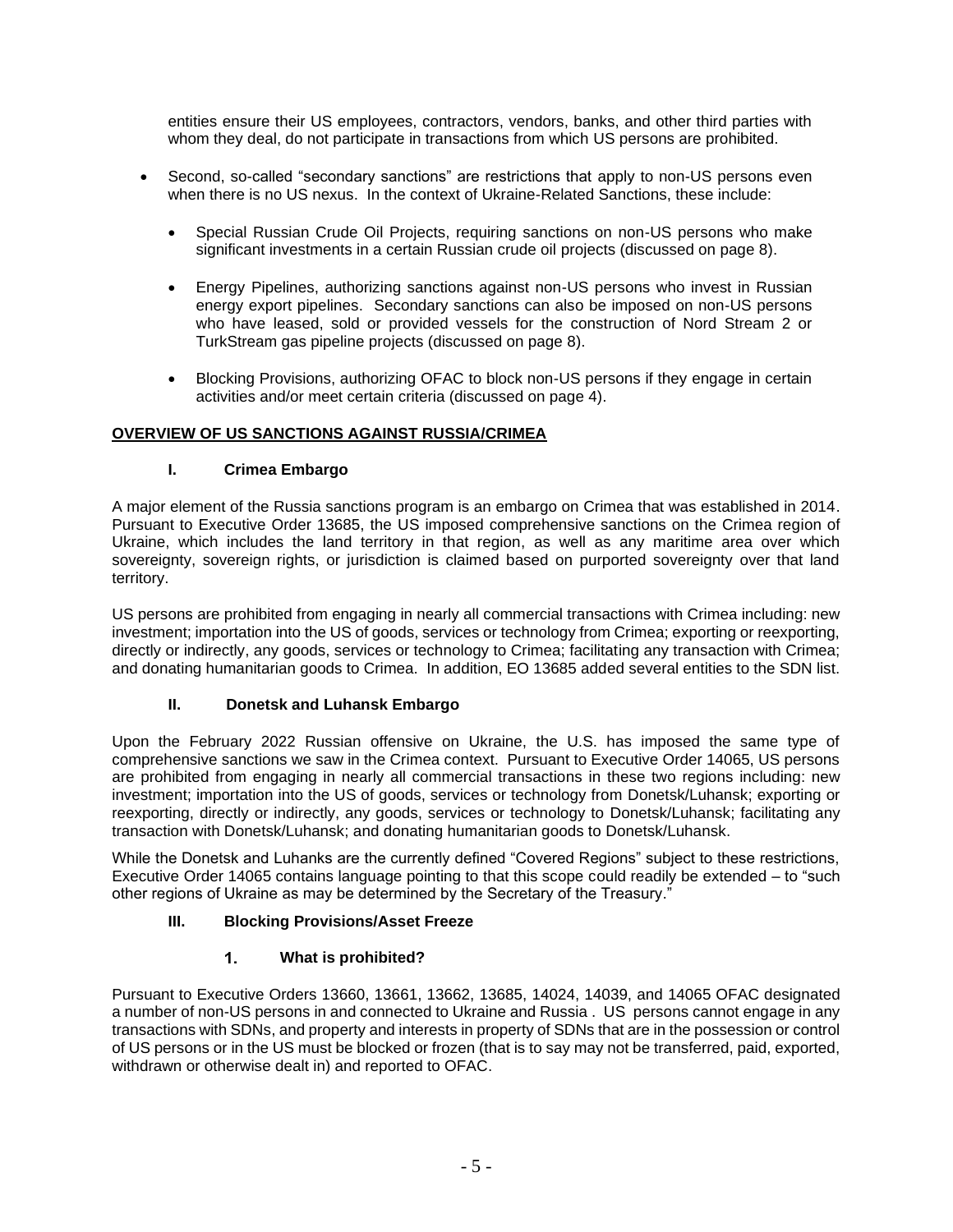The President has the power, acting through OFAC, to block and freeze the assets of non-US Persons meeting the following criteria:

- Cybersecurity: Individuals who knowingly undermine cybersecurity against a person, democratic institution, or government (such as hacking) on behalf of the Russian Government.
- Human Rights Abuses: Individuals who are responsible for commissioning serious human rights abuses in any territory "forcibly occupied" or controlled by the Russian Government.
- Abuses in Ukraine: Parties responsible or complicit in undermining democratic processes, threatening the peace, misappropriating state assets, and other abuses of power in Ukraine.
- Arms: Parties operating in the arms or related material sector in the Russian Federation.
- Crimea: Parties who "operate in the Crimea region of Ukraine" or are "a leader of an entity operating in the Crimea region of Ukraine."
- Donetsk and Luhansk: Parties who "operate in" Donetsk or Luhansk, or are leaders of an entity operating in Donetsk or Luhansk.
- Russian Industries: Parties who operate in sectors of the Russian Federation economy as may be determined by the Secretary of the Treasury, in consultation with the Secretary of State, such as financial services, energy, metals and mining, engineering, and defense and related materiel.
- Russian Harmful Foreign Activities: Parties who operate in the technology or defense sector of the Russian economy, and any other sector of the Russian Economy, as determined by the Secretary of Treasury. Executive Order 14024 also authorizes sanctions on persons determined to have engaged in or attempted to engage in, but not limited to, the following activities: inflicting bodily harm or causing the death of a US citizen, person, or national of a US ally; organizing transactions for the purpose of evading US sanctions (including through the use of digital assets or currencies); and transnational corruption. On March 31, 2022, Executive Order 14024 was extended to include the aerospace, marine and electronic sectors.
- Energy or Gas Supplies: Parties determined to be responsible for, complicit in, or engaged in or having attempted to interfere with or cut gas supplies or energy to the Caucasus, Asia, or Europe.
- Governments of other Countries: Parties who have "materially assisted" a government subject to blocking sanctions. This includes the governments of Iran, Cuba, North Korea, Syria, and Venezuela.

In addition to the blocking criteria listed above, OFAC is authorized to block and designate a non-US person when it has been determined that the person:

- Has materially assisted, sponsored, or provided financial, material, or technological support for, or goods or services for any person blocked pursuant to an executive order.
- Has knowingly "facilitate[d] a significant transaction . . ., including deceptive or structured transactions, for on behalf of . . . any person subject to the sanctions imposed by the United States with respect to the Russian Federation." This includes entities owned 50 percent or more, individually or collectively, by an SDN. See Section 226 of CAATSA.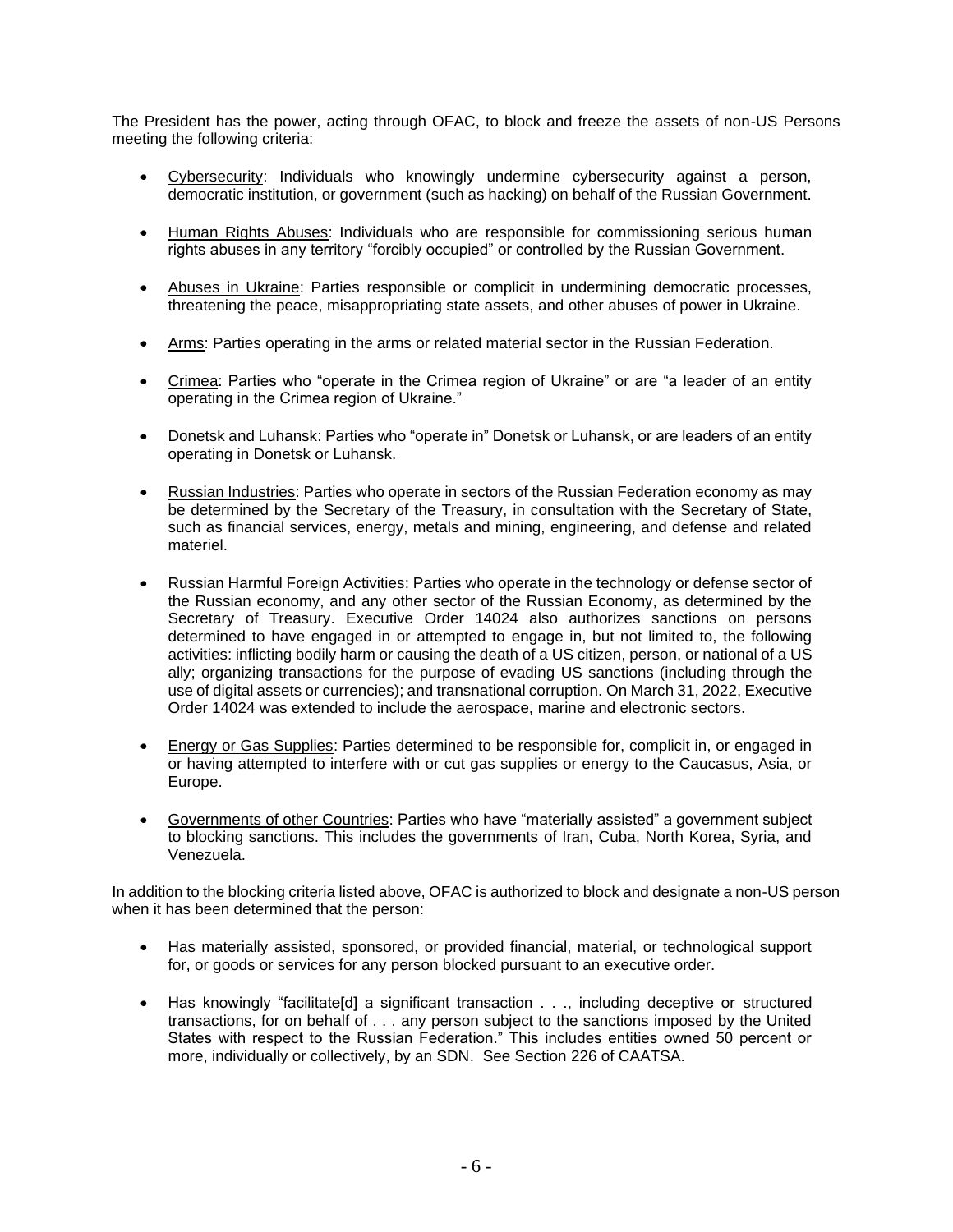- $\circ$  OFAC has explained that "facilitating" a transaction refers to the provision of "assistance for a transaction from which the person in question derives a particular benefit of any kind . . . ." See FAQ 545.
- $\circ$  OFAC will consider a totality of circumstances when determining whether a specific transaction is "significant", while also providing seven factors to be considered when making that analysis. Those factors include (1) the size, number, and frequency of the transaction(s); (2) the nature of the transaction(s); (3) the level of awareness of management and whether the transaction(s) are part of a pattern of conduct; (4) the nexus between the transaction(s) and a blocked person; (5) the impact of the transaction(s) on statutory objectives; (6) whether the transaction(s) involve deceptive practices; and (7) such other factors that the Secretary of the Treasury deems relevant on a case-by-case basis. See FAQ 545. A transaction is not "significant," however, if a US person would not require a specific license from OFAC to engage in the activity.

OFAC is required to impose secondary sanctions on non-US financial institutions that have knowingly facilitated "significant financial transactions" for any Russian person who has been designated pursuant to Ukraine-related authorities. See CAATSA 226.

#### $2.$ **What penalties can be imposed on non-US persons?**

Non-US persons who engage in transactions with SDNs that OFAC finds to be "significant" and thus sanctionable under Section 231 of CAATSA, may face five or more of the sanctions described in Section 235 of CAATSA. These secondary sanctions include: prohibitions on Export-Import Bank assistance, export licenses for exports to sanctioned persons, prohibitions on loans to sanctioned persons of more than \$10 million over a 12-month period from any US financial institution, prohibition of any transactions in foreign exchange by the sanctioned person within the jurisdiction of the United States, and asset blocking, as well as various additional sanctions directed at financial institutions and transactions and measures against corporate executives. These measures are designed to use economic leverage to dissuade non-US persons from engaging in transactions with anyone subject to secondary sanctions.

#### $3<sub>1</sub>$ **How is the shipping industry affected by the blocking provisions/asset freeze?**

If a shipping industry participant is blocked, US persons would be prohibited from engaging in any transactions or dealings with that SDN. The US persons would also be required to block or freeze all property and interests in property of the SDN in their possession. Non-US persons should also avoid dealings with SDNs, because the provision of goods, services and other forms of material assistance to an SDN may expose non-US persons to blocking sanctions.

#### **How can I find out which parties are designated?**  $\mathbf{4}$

The full SDN List may be found at the OFAC website at [SDN Human Readable Lists.](https://home.treasury.gov/policy-issues/financial-sanctions/specially-designated-nationals-and-blocked-persons-list-sdn-human-readable-lists#:~:text=Specially%20Designated%20Nationals%20And%20Blocked%20Persons%20List%20(SDN)%20Human%20Readable%20Lists,-Last%20Updated%3A%2007&text=As%20part%20of%20its%20enforcement,on%20behalf%20of%2C%20targeted%20countries.) It is also possible to search the list, using the OFAC search engine at Sanctions List Search Tool.

On February 22, 2022, the U.S. designated State Corporation Bank for Development and Foreign Economic Affairs Vnesheconombank (VEB) and Promsvyazbank Public Joint Stock Company (PSB). These institutions are now blocked, along with any entities they own by at least 50%. The OFAC designation notice lists 25 blocked subsidiaries for VEB, and 17 subsidiaries for PSB – one of which is PSB Lizing OOO. As part of the designation of PSB, OFAC also sanctioned five vessels that are owned by PSB Lizing OOO:

- 1. **Baltic Leader** (IMO: 9220639), a Russian-flagged roll-on roll-off cargo vessel with a gross registered tonnage of 8831;
- 2. **Linda** (IMO: 9256858), a Russian-flagged crude oil tanker with a gross registered tonnage of 61991;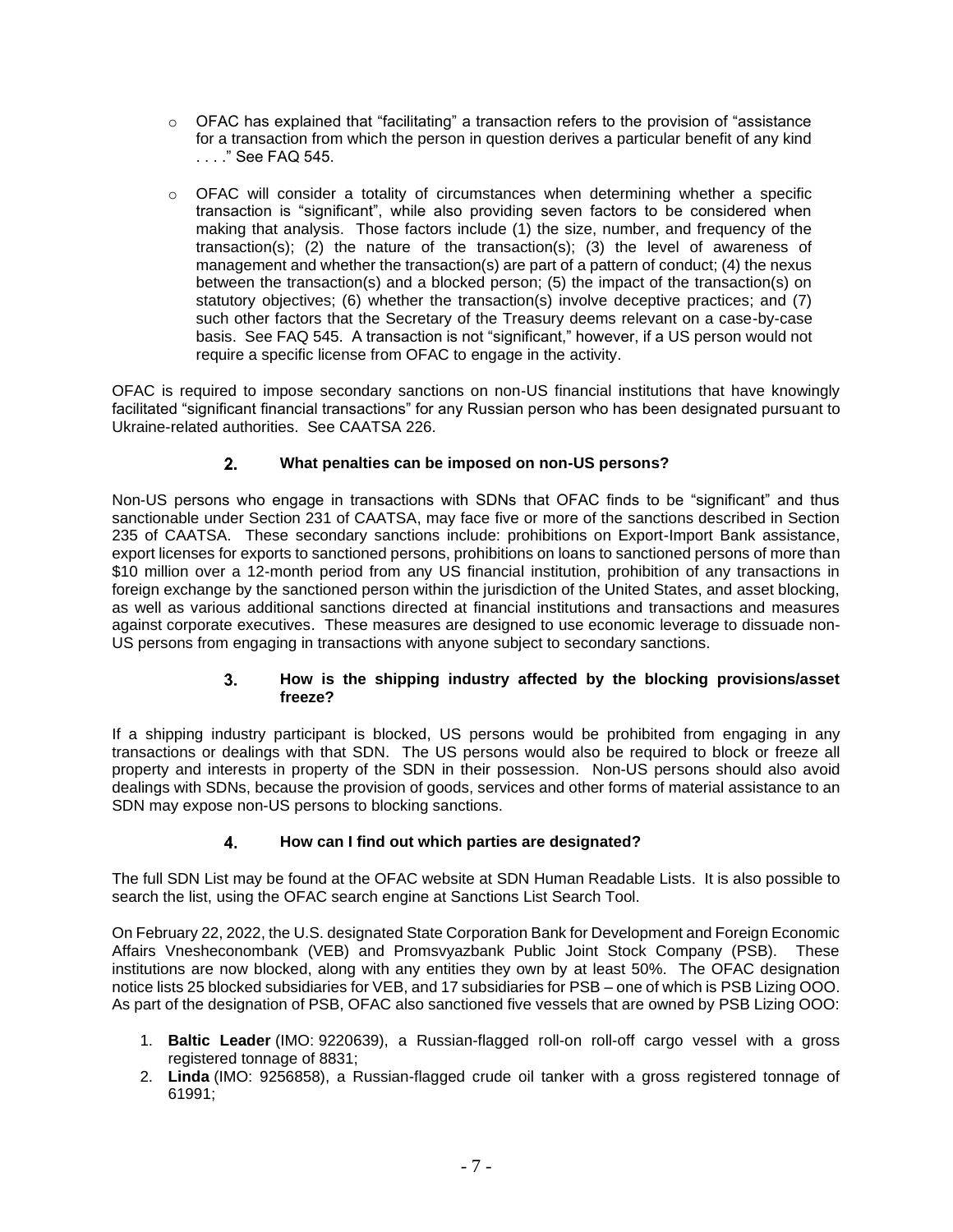- 3. **Pegas** (IMO: 9256860), a Russian-flagged crude oil tanker with a gross registered tonnage of 61991;
- 4. **Fesco Magadan** (IMO: 9287699), a Russian-flagged container ship with a gross registered tonnage of 7519; and
- 5. **Fesco Moneron** (IMO: 9277412), a Russian-flagged container ship with a gross registered tonnage of 7519

On February 23, 2022, the U.S. added Nord Steam 2 AG and its CEO Matthias Warning on the SDN List. These designations have been accompanied by a General Licence with permits transactions that are ordinarily incident and necessary to the wind down of transactions involving Nord Stream 2 AG, or any entity in which Nord Stream 2 AG owns, directly or indirectly, a 50 percent or greater interest, up to 12:01 a.m. EST 2 March 2022.

After this date, all U.S. persons will be prohibited from transacting with Nord Stream 2 AG and any U.S dollar transactions will also be prohibited. Furthermore, non-US persons face risk of secondary sanctions if deemed to have provided Nord Stream 2 AG 'material support'.

Additions to the SDN list continue apace with Russia's assault on Ukraine, targeting government officials, heads of state-owned entities, allies of Putin (the "oligarchs") and their family members. On February 25 OFAC designated Russian President Vladimir Putin and Minister of Foreign Affairs Sergey Lavrov.

The most recent additions to the SDN list on March 11, 2022 expanded existing sanctions by targeting the following: family members of Dmitriy Sergeevich Peskov: property belonging to Viktor Feliksovich Vekselberg, (including an aircraft and a yacht); ten members of the management board of Russia's second largest bank, VTB Bank; and twelve members of the Duma, one of Russia's two chambers of legislature.

# **IV. Sectoral Sanctions: The Directives1**

Since 2014, the OFAC has maintained four "Directives" that impose targeted sanctions upon key elements of the Russian economy, all of which were promulgated under Executive Order 13662. The primary purpose of Executive Order 13662 was to focus on entities in certain sectors of the Russian economy, such as "financial services, energy, metals and mining, engineering, and defense and related materiel."

Each Directive governs activities between US persons and those listed on the Sectoral Sanctions Identifications SSI List. The SSI List is organized according to the four Directives. The SSI List may be searched on the OFAC website at Sectoral Sanctions Identifications (SSI) List.

Unlike the SDN List, which includes blocked persons and prohibits virtually all activity with so-called SDNs, the SSI List designations result in narrow prohibitions that are limited to those activities in the identified sectors targeted by the Directives. Note that, with all the Directives, sanctions that apply to entities on the SSI List also apply to any entities that are owned 50 percent or more by one or more persons on the SSI List, see [50% Rule.](https://www.treasury.gov/resource-center/faqs/Sanctions/Pages/faq_general.aspx#50_percent) Therefore, providing funds to a non-listed entity that is owned (50% or more) by a listed entity is considered a prohibited provision of funds to the listed entity.

#### $1<sub>1</sub>$ **Directive 1 (as amended on September 29, 2017) Under Executive Order 13662 (13-Day New Debt/No Equity) targeting Russia's financial services sector**

Directive 1 was established in 2014 to target the financial services sector of the Russian economy. This directive originally prohibited US persons (or those within the United States) from engaging in transactions

<sup>1</sup> Given the significant number of directives and general licenses that OFAC has recently promulgated, we have only summarized those primarily of interest to the maritime community here. Please consult the OFAC website or legal counsel for additional guidance.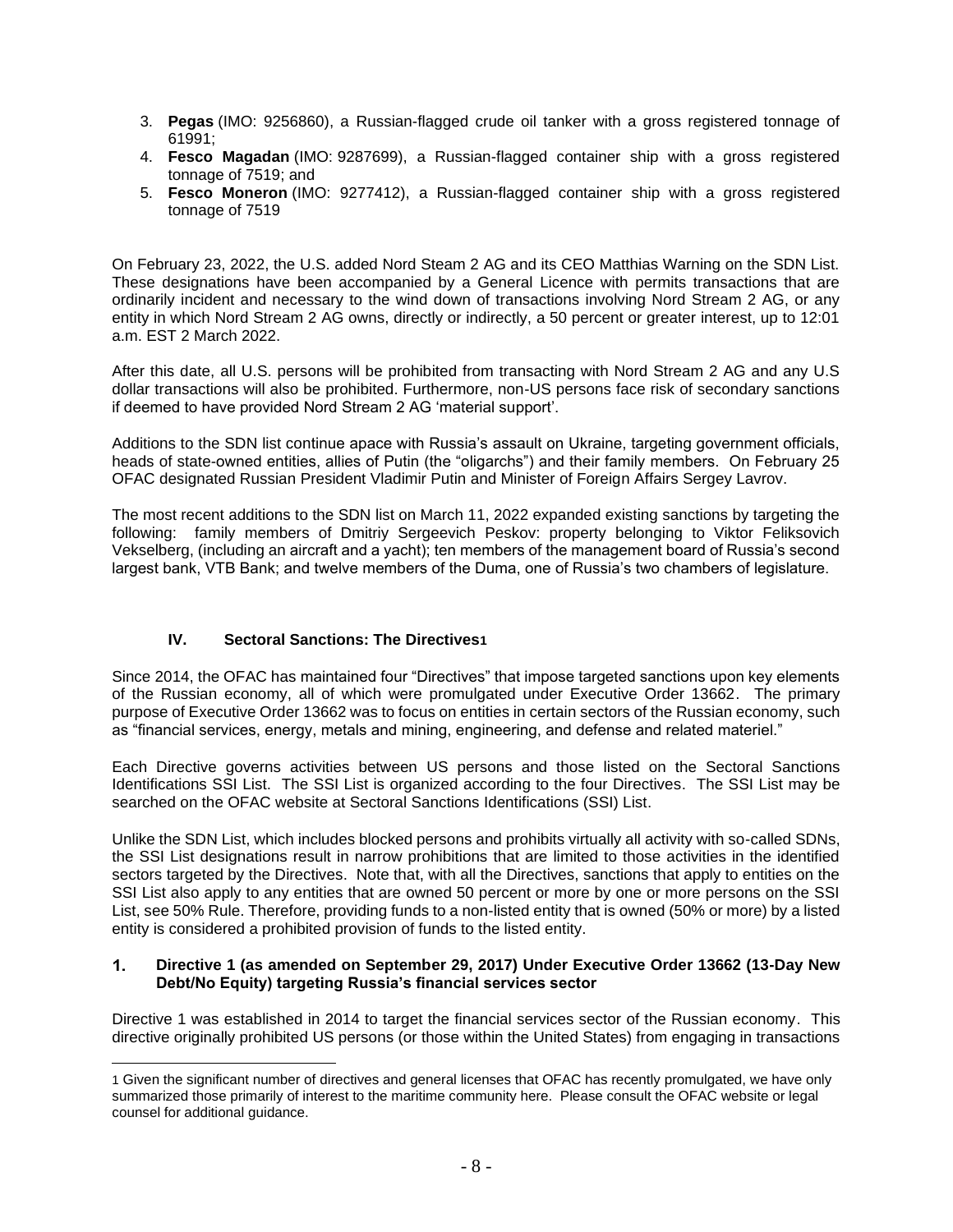in, providing financing for, or otherwise dealing in new debt with a maturity of longer than 90 days (July 16, 2014 version) and then 30 days (September 12, 2014 version), or equity for persons identified on the SSI List under Directive 1.

However, under the Act, OFAC was required to modify Directive 1 to reduce the "new" debt prohibition to 14 days. This was done on September 29, 2017, and the reduction came into effect in respect of new debt or new equity issued on or after November 28, 2017.

#### $2.$ **Directive 2 (as amended on September 29, 2017) Under Executive Order 13662 (60-Day New Debt) targeting Russia's energy sector**

Directive 2 targets Russia's energy sector of the Russian economy by prohibiting transactions in, the provision of financing for, and other dealings in new debt with a maturity of longer than 60 days for persons identified on the SSI List under Directive 2. Originally, Directive 2 covered new debt with a maturity of longer than 90 days but the Act required OFAC to reduce the period to 60 days. This was done on 29 September 2017, and the reduction came into effect in respect of new debt issued on or after November 28, 2017.

#### **Directive 3 (30-Day Debt) Under Executive Order 13362 targeting Russia's defense and related**  3. **material sector**

Directive 3 targets the Russian defense and related material sector by prohibiting all transactions in, the provision of financing for, and other dealings in new debt of longer than 30 days for persons identified on the SSI List under Directive 3.

#### 4. **Directive 4 (as amended on October 31, 2017) under Executive Order 13662 (Energy Industry Prohibitions) further targeting Russia's energy sector**

Directive 4 expands on the sanctions targeting the Russian energy sector. The original version of Directive 4 prohibited US persons from: (1) "the provision, exportation, or reexportation, directly or indirectly, of goods, services (except for financial services), or technology"; (2) "in support of exploration or production for deepwater [underwater activities at depths of more than 500 feet], Arctic offshore, or shale projects" (hereafter "Covered Projects"); (3) "that have the potential to produce oil in the Russian Federation, or in maritime area claimed by the Russian Federation and extending from its territory"; (4) that involve any person identified on the SSI List under Directive 4, including that person's property, or its interests in property.

OFAC modified Directive 4 to prohibit US persons not only from providing goods, services and technology for Covered Projects in Russia, but also to such projects anywhere in the world, if they involved persons designated under Directive 4. Notably, the expansion of Directive 4 to reach Covered Projects beyond Russia applied only to "new" Covered Projects where the Directive 4 target "has a controlling interest or a substantial non-controlling ownership interest in such a project defined as not less than a 33 percent interest." The amendment was made on October 31, 2017 and covers projects that were initiated on or after January 29, 2018.

#### 5. **Directive 3 under Executive Order 14024 (Russia-related Entities Directive)**

On February 24, 2022, OFAC issued Directive 3 under E.O. 14024 (the "Russia-related Entities Directive") to prohibit transactions and dealings by U.S. persons or within the United States in new debt of longer than 14 days maturity and new equity of Russian state-owned enterprises, entities that operate in the financial services sector of the Russian Federation economy, and other entities determined to be subject to the prohibitions in this directive. Notably, subject to these new restrictions are:

- **Sberbank**
- Gazprombank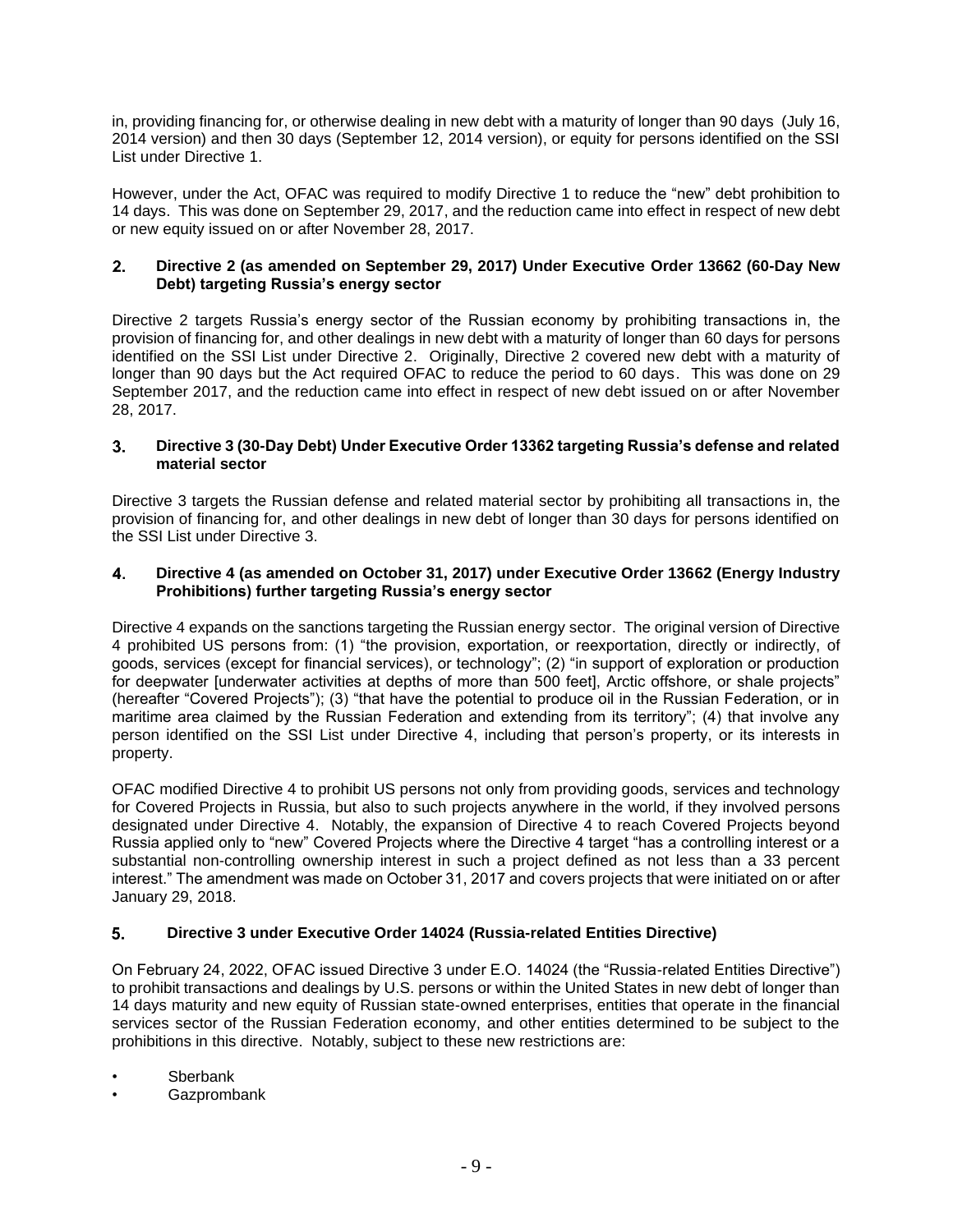- Russian Agricultural Bank
- Gazprom
- Gazprom Neft
- Transneft.
- Rostelecom
- RusHydro
- Alrosa
- Sovcomflot
- Russian Railways
- Alfa-Bank
- Credit Bank of Moscow

### **Pertinent "Wind-Down" General Licenses**

General License 8A authorizes certain wind down transactions "related to energy" with VEB, Otkritie, Sovcombank, Sberbank, VTB and Russian Central Bank through June 24, 2022. Specifically, it permits what are commonly known as "U-turn transactions," where payments related to energy are processed through non-sanctioned, third-country financial institutions, enabling the continuation of transactions that support the flow of energy to the market. For example, a company purchasing oil from a Russian company would be able to route the payment through a non-sanctioned third-country financial institution as an intermediary for credit to a sanctioned financial institution's customer in settlement of the transaction.

For the purposes of General Licence 8A, the term "related to energy" means the extraction, production, refinement, liquefaction, gasification, regasification, conversion, enrichment, fabrication, transport, or purchase of petroleum, including crude oil, lease condensates, unfinished oils, natural gas liquids, petroleum products, natural gas, or other products capable of producing energy, such as coal, wood, or agricultural products used to manufacture biofuels, or uranium in any form, as well as the development, production, generation, transmission, or exchange of power, through any means, including nuclear, thermal, and renewable energy sources.

Note that General License A does not permit any activities prohibited by the Executive Order of March 8, 2022 banning Russian oil and gas imports to the U.S. (see further below).

OFAC released a number of FAQs to further clarify the use of this general license.

*General License 9A*: authorizes, through 25 May 2022, transactions that are ordinarily incident and necessary to dealings in debt or equity of VEB, Otkritie, Sovcombank, Sberbank, VTB Bank (and any entity owned 50% or more, directly or indirectly, by these financial institutions) provided that any divestment or transfer of, or facilitation of divestment or transfer of, covered debt or equity is to a non-US person. This GL also authorizes transactions that are ordinarily incident and necessary to facilitating, clearing, and settling trades of covered debt or equity through 25 May 2022 provided that the trades were placed prior to 4:00 pm US eastern time on 24 February 2022.

*General License 10A*: authorizes, through 25 May 2022, transactions that are ordinarily incident and necessary to the wind down of derivative contracts entered into prior to 4:00 pm US eastern time on 24 February 2022 that (i) include one of the following entities as a counterparty or (ii) are linked to debt or equity of a covered entity, provided any payments to a blocked person are made to a blocked account: VEB, Otkritie, Sovcombank, Sberbank, VTB and any entity owned 50% or more, directly or indirectly, by these financial institutions.

It also authorizes, through May 25, 2022, transactions that are ordinarily incident and necessary to the wind down of derivative contracts, repurchase agreements, or reverse repurchase agreements entered into prior to March 1, 2022 that include the Central Bank of the Russian Federation, the National Wealth Fund of the Russian Federation, or the Ministry of Finance of the Russian Federation.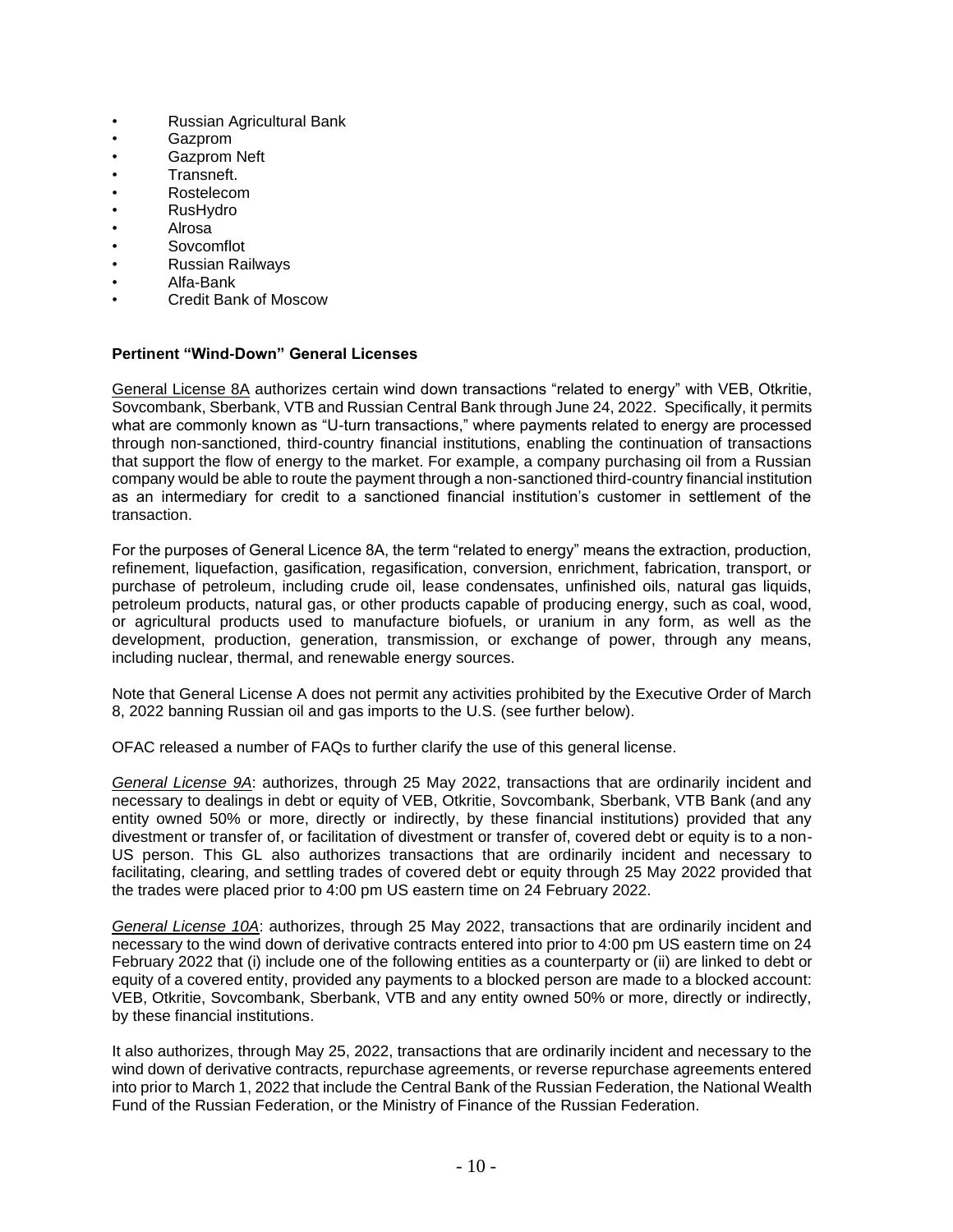*General License 11*: authorizes U.S. persons, through 26 March 2022, to engage in transactions ordinarily incident and necessary to exit operations, contracts, or other agreements that were in effect prior to the date of blocking involving the specified blocked Russian financial institutions (Otkritie, Sovcombank, VTB and any entity owned 50% or more, directly or indirectly, by these financial institutions) provided that such transactions do not involve a debit to a blocked account on the books of a U.S. financial institution.

*General License 12*: authorizes U.S. persons, through 26 March 2022, to reject (instead of block) transactions involving: Otkritie, Sovcombank, VTB and any entity owned 50% or more, directly or indirectly, by these financial institutions.

On March 3, 2022 OFAC issued amended General License 9A, General License 10A to include the Central Bank of the Russian Federation, the National Wealth Fund of the Russian Federation, and the Ministry of Finance of the Russian Federation (collectively "Directive 4 entities") in the wind down periods of General Licenses 9 and 10 mentioned above. In addition, OFAC issued new General Licenses 13 and 14:

*General License 13* authorizes, though June 24, 2022, U.S. persons to pay taxes, fees, or import duties, and purchase or receive permits, licenses, registrations, or certifications if ordinarily incident and necessary to such persons' day-to-day operations in the Russian Federation.

*General License 14* authorizes certain clearing and settlement transactions involving the Central Bank of the Russian Federation, the National Wealth Fund of the Russian Federation, and the Ministry of Finance of the Russian Federation ("Directive 4 entities") – where the Directive 4 entity's sole function in the transaction is to act as an operator of a clearing and settlement system, provided that: (i) there is no transfer of assets to or from any Directive 4 entity, unless separately authorized; and (ii) no Directive 4 entity is either a counterparty or a beneficiary to the transaction, unless separately authorized.

*General License 15* authorises all transactions which are prohibited by the Russian Harmful Foreign Activities Sanctions Regulations, 31 CFR part 587 ("RuHSR"), and involve entities that are 50 percent or more directly or indirectly owned by Alisher Burhanovich Usmanov that is not listed on OFAC's Special Designated Nationals and Blocked Persons ("SDN") List.

*General License (GL) 16* authorizes all transactions prohibited by E.O. 14066 that are ordinarily incident and necessary to the importation of crude oil; petroleum; petroleum fuels, oils, and products of their distillation; liquefied natural gas; coal; and coal products of Russian Federation origin pursuant to written contracts or written agreements entered prior to March 8, 2022. GL 16 does not authorize entry into new contracts.

*General License (GL) 17* authorizes through March 25, 2022 transactions that are ordinarily incident and necessary to the importation into the United States of fish, seafood, and preparations thereof; alcoholic beverages; or non-industrial diamonds of Russian Federation origin pursuant to written contracts or written agreements entered into prior to March 11, 2022. GL 17 does not authorize entry into new contracts.

*General License (GL) 18* authorizes certain transactions that are ordinarily incident and necessary to the transfer of U.S. dollar-denominated banknotes for noncommercial, personal remittances from: (i) the United States or a U.S. person, wherever located, to an individual located in the Russian Federation; or (ii) a U.S. person who is an individual located in the Russian Federation. GL 18 authorizes methods of payment including withdrawals of U.S. dollar-denominated banknotes via automated teller machines and the hand carrying of U.S. dollar-denominated banknotes.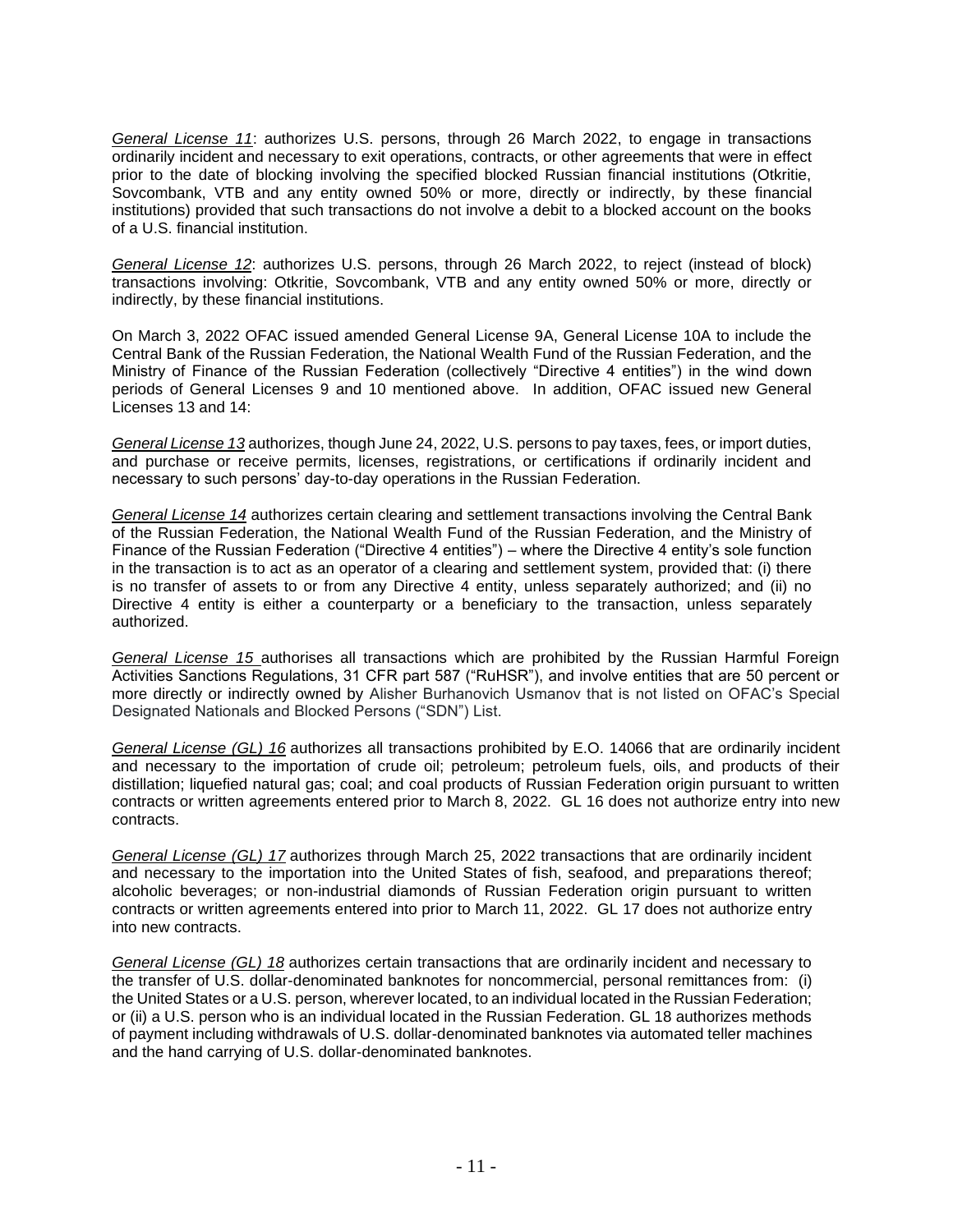*General License (GL) 19* authorizes U.S persons located in Russia to engage in transactions that are ordinary incident and necessary to their personal maintenance within the Russian Federation, including payment of housing expenses, acquisition of goods or services for public use, payment of taxes or fees, and purchase of receipts of permits, licenses, or public utility services.

*General License 24* authorizes all transactions prohibited by E.O. 14065 in relation to the provision or receipt of civil maritime services performed by ordinary residents of the Covered Regions (Donetsk and Luhansk Oblasts) provided that:

- (1) The services are performed outside of the Covered Regions;
- (2) The services are not performed on behalf of any entity which is located in, or organized under the Covered Regions laws.

GL 24 does not authorize new investments as prohibited by E.O 14065 or transactions involving any blocked person pursuant to E.O. 14065.

*General Licence 26* authorises through 12 July 2022, all transactions ordinarily incident and necessary to the wind down of transactions involving Joint Stock Company SB Sberbank Kazakhstan and Sberbank Europe AG.

# **Shipping**

On 21 April 2022, President Joe Biden announced that the United States will ban Russian-affiliated ships from entering into American ports with effect from 28 April 2022, following similar restrictions imposed by Canada, the EU and the UK.

# **SWIFT**

On 26 February 2022, it was announced the EU, US and allies have agreed to cut off a number of Russian banks from the international payment SWIFT. While the EU announced the specific banks it would be cutting off from SWIFT, the U.S. has not yet announced any names.

# **Oil and Gas**

On 8 March 2022, President Biden announced a total ban on the imports of oil and gas, where oil and gas coming in from Russia will no longer be accepted in U.S. ports.

OFAC published General License 16 to authorize the performance of contracts that were entered prior to the date of publication of the order, March 8, 2022, until April 22, 2022. This includes transactions that are "ordinarily incident and necessary to the importation into the United States of crude oil; petroleum; petroleum fuels, oils, and products of their distillation; liquefied natural gas; coal; and coal products of Russian Federation origin pursuant to written contracts or written agreements entered prior to March 8, 2022 are authorized through 12:01 a.m. eastern daylight time, April 22, 2022."

Only Russian energy products listed in the executive order are prohibited. The order does not apply to non-Russian energy products that have transited Russian territory. In response to FAQ 1,104, OFAC explained the following: "Imports of other forms of energy of Russian Federation origin are not prohibited by E.O. of March 8, 2022. In addition, E.O. of March 8, 2022 does not prohibit imports of non-Russian Federation origin, even if such items transit through or depart from the Russian Federation. However, targeted prohibitions or restrictions may apply to certain energy-related dealings with specified Russian persons under other sanctions authorities, such as E.O. 13662 or E.O. 14024.

In the order, the phrase *"Russian Federation origin"* means goods produced, manufactured, extracted, or processed in the Russian Federation; this excludes any Russian Federation origin good that has been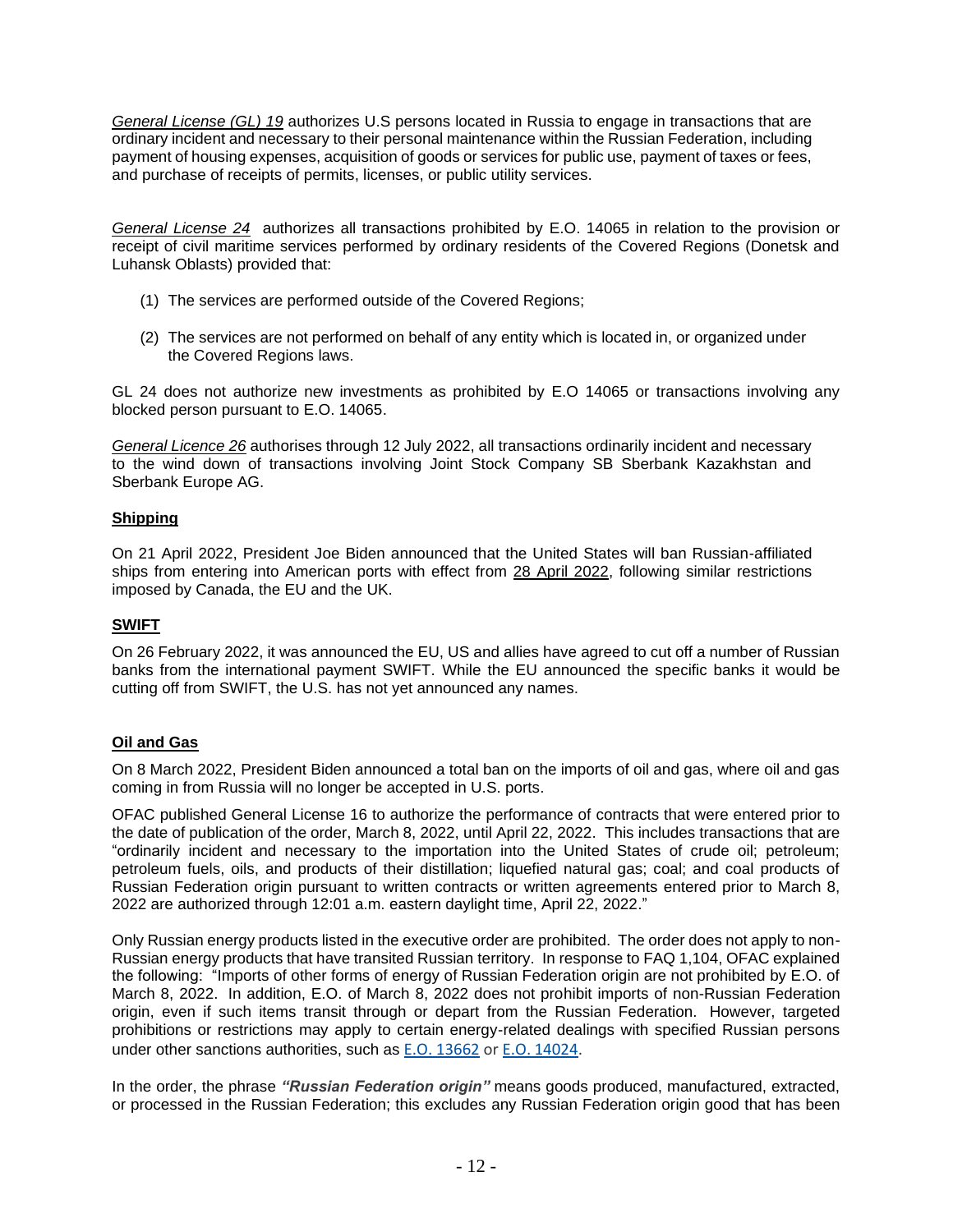incorporated or substantially transformed into a foreign-made product (see OFAC FAQ 1,019). See further below for additional FAQs.

The same executive order also bans U.S. investment in the Russian energy sector. The phrase *"new investment in the energy sector in the Russian Federation"* means "a transaction that constitutes a commitment or contribution of funds or other assets for, or a loan or other extension of credit to, new energy sector activities (not including maintenance or repair) located or occurring in the Russian Federation beginning on or after March 8, 2022." OFAC has explained that a loan or extension of credit includes the following:

For purposes of this interpretation, a loan or extension of credit is any transfer or extension of funds or credit on the basis of an obligation to repay, or any assumption or guarantee of the obligation of another to repay an extension of funds or credit, including: overdrafts, currency swaps, purchases of debt securities, purchases of a loan made by another person, sales of financial assets subject to an agreement to repurchase, renewals or refinancings whereby funds or credits are transferred or extended to a borrower or recipient described in the provision, the issuance of standby letters of credit, and drawdowns on existing lines of credit.

OFAC went on to further describe the phrase "energy sector" as including:

the procurement, exploration, extraction, drilling, mining, harvesting, production, refinement, liquefaction, gasification, regasification, conversion, enrichment, fabrication, or transport of petroleum, natural gas, liquified natural gas, natural gas liquids, or petroleum products or other products capable of producing energy, such as coal or wood or agricultural products used to manufacture biofuels, the development, production, generation, transmission or exchange of power, through any means, including nuclear, electrical, thermal, and renewable (OFAC FAQ 1,019).

On April 8 2022, President Biden signed the "Ending Importation of Russian Oil Act" (H.R. 6968) which codifies into US law a prohibition on the importation of oil, gas and coal from Russia.

There are several other FAQs about the ban on oil and gas imports available on OFAC's website.

# **V. Proliferation Sanctions**

Following a March 2018 chemical attack by individuals allegedly associated with Russian government forces in Salisbury, England, the US implemented several punitive measures against Russia. The sanctions prohibit US banks from: (1) participating in the primary market for non-ruble denominated bonds issued by a Russian sovereign and (2) lending non- ruble denominated funds to the Russian sovereign. OFAC imposed these sanctions through the CBW Act Directive of August 1, 2019, which was issued pursuant to Executive Order 13883 (Administration of Proliferation Sanctions and Amendment of Executive Order 12851), 31 CFR § 544.802, and section 307(b) of the CBW Act.

A "Russian sovereign" for purposes of the CBW Act Directive means "any ministry, agency, or sovereign fund of the Russian Federation, including the Central Bank of Russia, the National Wealth Fund, and the Ministry of Finance of the Russian Federation," but does not include state-owned enterprises. The CBW Act Directive does not prohibit US banks from participating in the secondary market for Russian sovereign debt.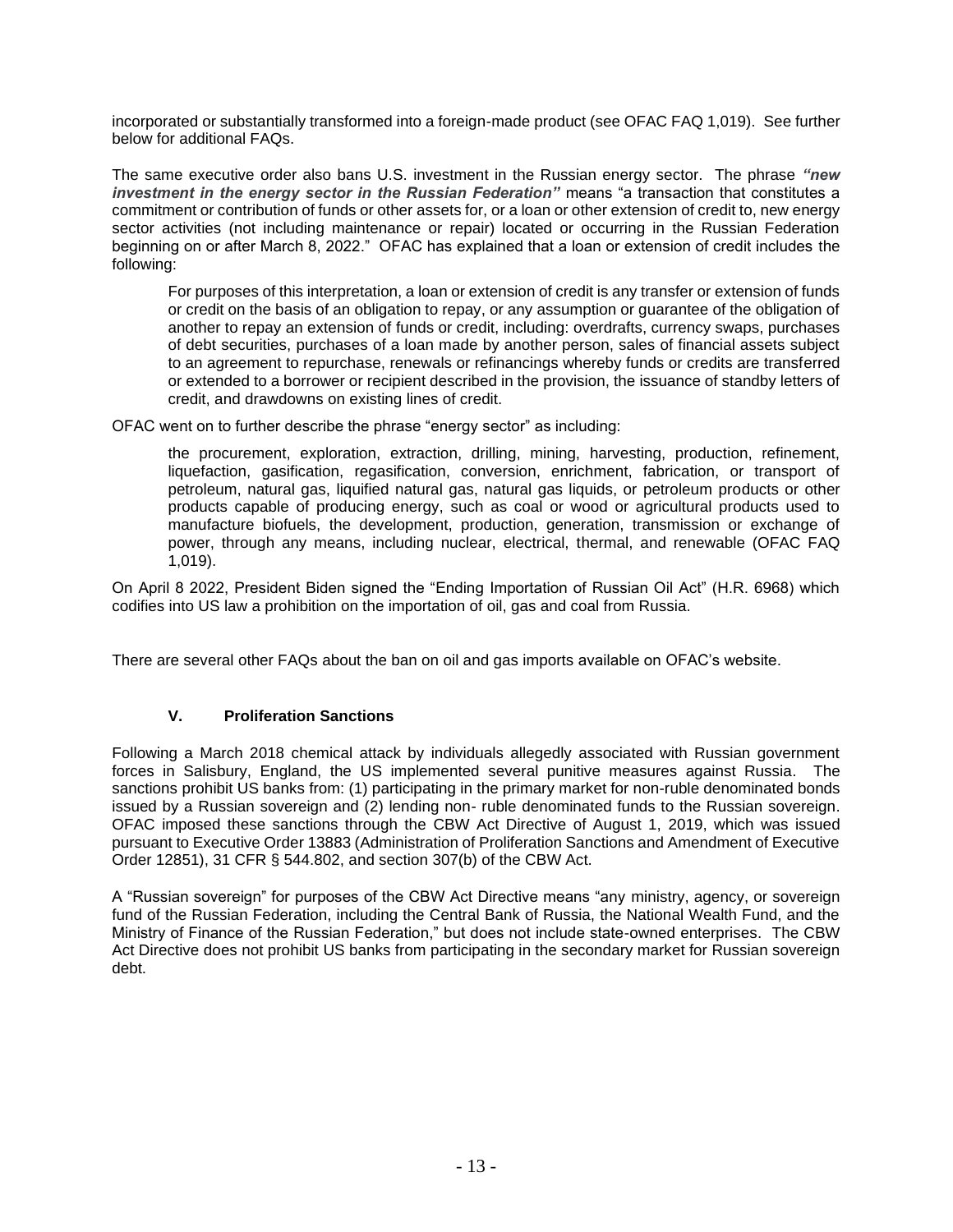# **VI. Special Russian Crude Oil Projects**

The President is required, unless he/she determines it is not in US national security interests, to impose sanctions on any person who "knowingly makes a significant investment" in a "special Russian crude oil project," defined as "a project intended to extract crude oil from (i) the exclusive economic zone of the Russian Federation in waters more than 500 feet deep; (ii) Russian Arctic offshore locations; or (iii) shale formations located in the Russian Federation."

# **VII. Energy Pipeline Secondary Sanctions**

The US has also imposed secondary sanctions targeting non-US persons engaged in certain transactions related to Russian energy pipelines.

### *Investments*

The Act gives the President the power to impose (but does not require) secondary sanctions on non-US persons who knowingly: (1) make an investment of USD 1 million or more (or USD 5 million or more over a 12-month period) that directly and significantly contributes to enhancing Russia's ability to construct energy export pipelines or (ii) sell, lease, or provide to the Russian Federation, goods, services, technology, information, or support (valued at USD 1 million or more, or during a 12-month period with an aggregate value of USD 5 million or more) that could directly and significantly facilitate the maintenance or expansion of the construction, modernization, or repair of energy pipeline.

# *Pipe-laying Vessels*

PEESA, which was signed into law in December 2019, requires the President to impose secondary sanctions on non-US persons who knowingly: (1) sell, lease or provide vessels engaged in pipe-laying at depths of 100 feet or more below sea level for the construction of the Nord Stream 2 pipeline project or the TurkStream pipeline project (a pipeline that runs from Russia to Turkey across the Black Sea) and any successor to either project; or (2) facilitate deceptive or structured transactions to provide those vessels for the construction of such a project.

The secondary sanctions consist of: (1) blocking sanctions and prohibitions on all transactions in US property and interests in property of any person sanctioned under PEESA if such property and interests in property are in the US or in the possession or control of a US person; and (2) prohibiting the entry into the US and the issuance of a US visa to any non-US person that is a corporate officer or principal shareholder of a person sanctioned under PEESA.

In January 2021, the United States congress enacted PEESCA, which threatens sanctions on companies providing, among other things, insurance, underwriting, inspection, pipe-laying, services related to retrofitting, upgrading, or tethering pipe-laying vessels, or pipe-laying vessels, goods, services, information, technology, or other support for either project.

# **EXPORT CONTROLS**

# **I. Commercial and Dual-Use Export Controls**

In coordination with the sanctions programs administered by OFAC, the US Department of Commerce, Bureau of Industry and Security ("BIS") administers export controls that impact trade with Russia. On August 6, 2014, BIS amended the Export Administration Regulations ("EAR") to include the "Russian Industry Sector Sanctions" at section 746.5. These restrictions impose a license requirement for the export to Russia of certain items if the exporter, reexporter, or transferor knows that the item "will be used directly or indirectly in exploration for, or production of, oil or gas in Russian deepwater (greater than 500 feet) or Arctic offshore locations or shale formations in Russia, or are unable to determine whether the item will be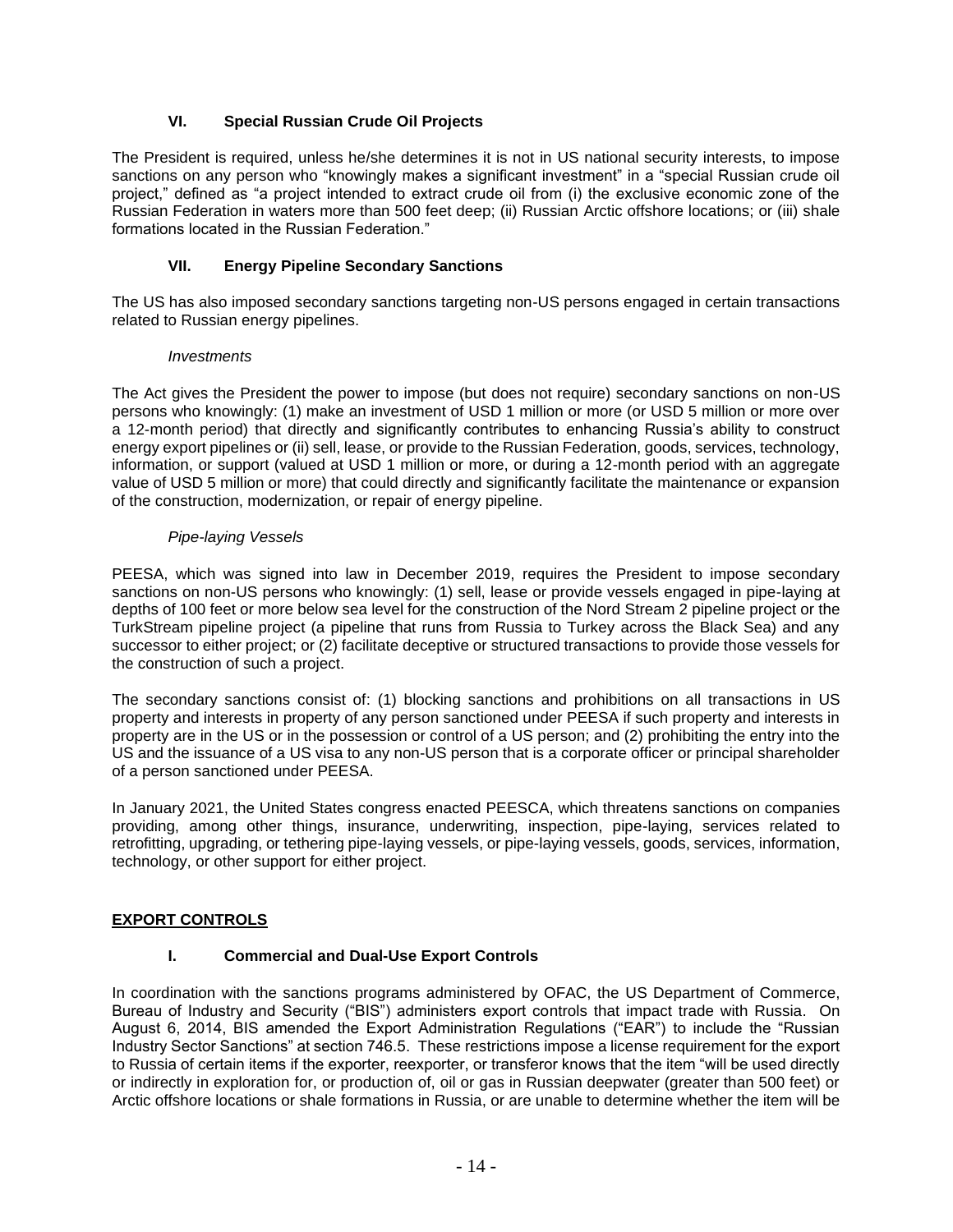used in such projects." The items subject to this license requirement include items classified under the following Commerce Control List Export Control Classification Numbers (ECCNs): 0A998, 1C992, 3A229, 3A231, 3A232, 6A991, 8A992, 8D999, as well as EAR99 items identified in Supplement No. 2 to Part 746. BIS also established a policy of denial for such license applications. BIS further imposed a license requirement (subject to a policy of denial) for all exports, reexports, or transfers to Russia of items subject to the EAR if intended, in whole or in part, for a military end- use or military end- user in Russia.

# **II. Military/Defense Export Controls (ITAR)**

On March 27, 2014, DDTC placed a hold on the issuance of International Traffic in Arms Regulations ("ITAR") licenses for the export of defense articles and defense services to Russia. On April 28, 2014, DDTC changed its hold on licenses to a policy of denial for defense articles or defense services to Russia or occupied Crimea. DDTC also began revoking existing licenses for defense articles and services. DDTC currently reviews defense article export licenses on a case-by-case basis to determine the export's contribution to Russia's military.

# **III. Luxury Goods**

On March 11, 2022, President Biden issued an executive order banning the import of Russian fish, seafood and preparations thereof; alcoholic beverages; and non-industrial diamonds. The same executive order also banned 1) the export of luxury goods to Russia, 2) provision of U.S. dollar denominated bank-notes to the Russian Government or any person in Russia, and 3) new investment in any sector of the Russian economy as may be designated for sanctions by the Treasury Department.

# **IV. Recent Export Controls**

On 24 February 2022, the US introduced new export control restrictions on Russia. These are as follows:

*a. New Commerce Control List (CCL)-based license requirements for Russia*

This final rule adds new license requirements for all Export Control Classification Numbers ("ECCNs") in Categories 3-9 of the CCL.

Certain of these items, in 58 ECCNs with unilateral controls, were not previously controlled to Russia and include microelectronics, telecommunications items, sensors, navigation equipment, avionics, marine equipment, and aircraft components.

There are a number of carve-outs for these licensing requirements for certain products and recipients.

*b. Applies a review policy of denial to license applications for exports, reexports to, or transfers within Russia*

Under the stringent licensing review policy being implemented, applications for the export, reexport, or transfer (in-country) of items that require a license for Russia will be reviewed, with certain limited exceptions, under a policy of denial. The categories reviewed on a case-by-case basis are applications related to safety of flight, maritime safety, humanitarian needs, government space cooperation, civil telecommunications infrastructure, government-to-government activities, and to support limited operations of partner country companies in Russia.

*c. Expands the existing Russia 'military end use' and 'military end user' control scope to all items subject to the Export Administration Regulations ("EAR")*

With this final rule, restrictions on Russian 'military end users' and 'military end uses' cover all items subject to the EAR with exceptions for: (i) food and medicine designated as EAR99; and (ii) items classified as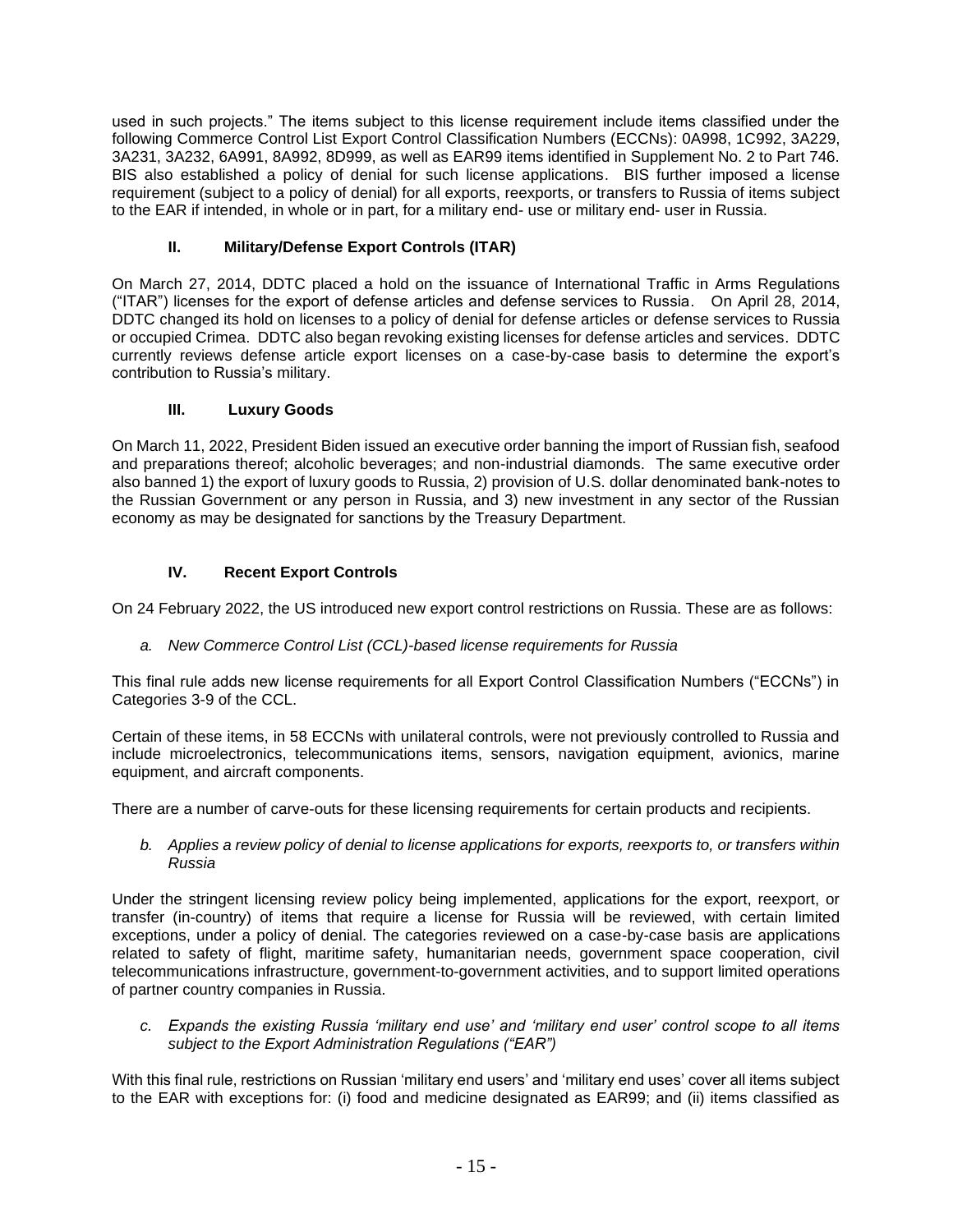ECCN 5A992.c or 5D992.c, so long as they are not for Russian "government end users" or Russian stateowned enterprises.

*d. Adds two new Foreign Direct Product ("FDP") Rules specific to Russia and Russian 'military end users.'*

Creates a new FDP rule for all of Russia ("Russia FDP rule"). To restrict Russia's ability to acquire certain foreign-produced items, the Russia FDP rule establishes a control over foreign-produced items that are: (i) the direct product of certain U.S.-origin software or technology subject to the EAR; or (ii) produced by certain plants or major components thereof which are themselves the direct product of certain U.S.-origin software or technology subject to the EAR. This control applies when it is known that the foreign-produced item is destined to Russia or will be incorporated into, or used in the production or development of any part, component, or equipment produced in or destined to Russia. The Russia FDP rule does not apply to foreign-produced items that would be designated as EAR99.

e. *Creates a new foreign direct product rule for Russian military end users ("Russia-MEU FDP rule")*

The Russia-MEU FDP rule is more extensive than the Russia FDP rule and applies to foreign-produced items that are: (i) the direct product of any software or technology subject to the EAR that is on the CCL; or (ii) produced by certain plants or major components thereof which are themselves the direct product of any U.S.-origin software or technology on the CCL. Such items will be subject to the EAR and require a license if an entity with a footnote 3 designation on the Entity List is a party to the transaction, or if there is knowledge that the item will be incorporated into or used in the production or development of any part, component, or equipment produced, purchased, or ordered by any entity with a footnote 3 designation (which is established in this rule and described below) on the Entity List. These restrictions apply to all items, including those designated EAR99, with certain exceptions, and impose a license requirement for footnote 3-designated Russian military end users.

Partner Country Exclusion from Russia and Russia-MEU FDP rules. Certain partner countries that are adopting or have expressed intent to adopt substantially similar measures are not or will not be subject to the Russia and Russia-MEU FDP rules. Exports, reexports, and transfers (in-country) from the following countries are not subject to these rules: Australia, Austria, Belgium, Bulgaria, Canada, Croatia, Cyprus, Czech Republic, Denmark, Estonia, Finland, France, Germany, Greece, Hungary, Ireland, Italy, Japan, Latvia, Lithuania, Luxembourg, Malta, the Netherlands, New Zealand, Poland, Portugal, Romania, Slovakia, Slovenia, Spain, Sweden, and the United Kingdom.

*f. Significantly restricts the use of EAR license exceptions for Russia exports, reexports, and transfers (in-country)*

Only certain sections of the following license exceptions are available for exports to Russia:

- (1) TMP (Temporary Imports, Exports, Reexports, and Transfers in Country), for items for use by the news media;
- (2) GOV, for certain government activities;
- (3) TSU (Technology and Software Unrestricted), for software updates to civil end users that are subsidiaries of, or joint ventures with, companies headquartered in the United States or partner countries;
- (4) BAG (Baggage), for baggage, excluding firearms and ammunition;
- (5) AVS (Aircraft, Vessels, and Spacecraft), for aircraft flying into and out of Russia;
- (6) ENC (Encryption Commodities, Software, and Technology), for encryption items, but not if they are destined for Russian 'government end users' and Russian stateowned enterprises; and
- (7) CCD (Consumer Communication Devices), for consumer communication devices, but not if they are destined for government end users or certain individuals associated with the government.